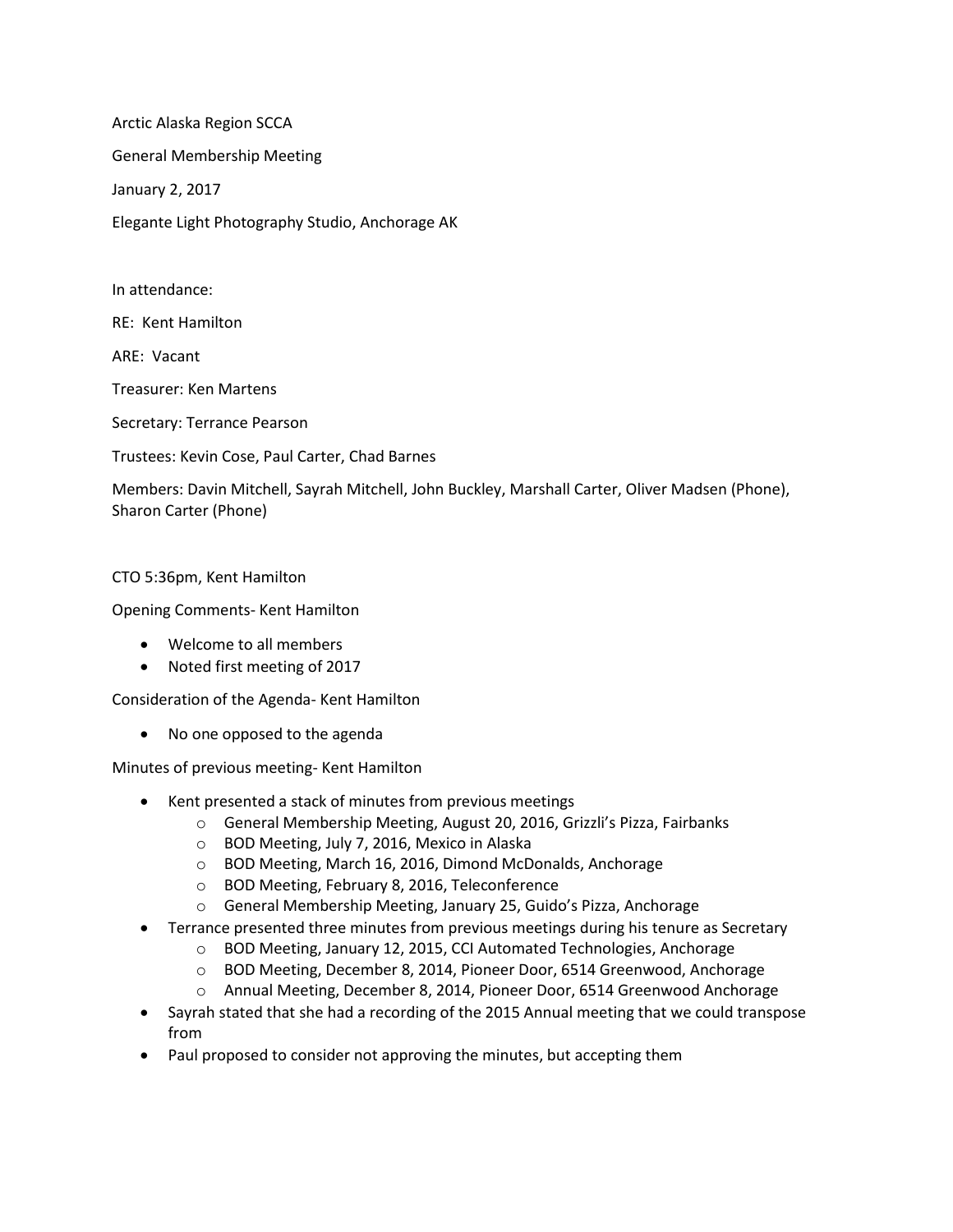• Kent proposed that these minutes be posted on the Regional Web Page for comment, reviewed by the membership, and be ACCEPTED although not approved as these minutes were under another BOD

Treasurer Report- Ken Martens

- Ken stated that he received an E-mail from Cheryl (previous Treasurer)
- Email stated that she had not heard from Ken(current Treasurer)
	- o North Rim Bank balance \$7553.04
	- o Board was sent know expenses
		- Renewal of Chugiak Eagle River Chamber of Commerce Dues
		- URL fee due in February
	- o Need to Identify who will be signatories at the bank
		- Need Name, Driver's License Number on signature sheet as well as minutes announcing who was added to the North Rim account
	- o REV van will need renewal and names of drivers
	- $\circ$  Cheryl stated in the Email that she was delighted that there is an understanding by the Board that our equipment is not on loan to other sanctioning bodies yet remains Region equipment
	- $\circ$  Hoped Cose was able to complete his inventory and get a donation number for 2016.
- Cose stated he sent an estimate of the expensive things
- Hamilton stated that he saw a list but no values. Asked Cose to resend
- Cheryl stated via email she hoped we would choose to set up a Debit card account for Region Debt
- Discussion about URL fee from Pearson. Tom Lewis set up the .org account. Need to discuss with Tom what URLs we have.
- Ken stated he will meet with Cheryl on Thursday 5 January to do the hand off of Treasurer information.
- Sayrah wanted to know what the balance was at the annual meeting. Kent stated at the annual meeting the balance was \$7661.04. Sayrah questioned where the \$108.00 difference was at. Treasurer Martens stated that there may have been something pending.
- Becky wanted to know what she said was due in January. Ken stated nothing was due in January. Potential renewal for Eagle River Chamber of Commerce.
- Discussion about membership of ER Chamber of Commerce. Not clear why we are members. Some possible relationship with Bear Paw Festival. Cose recommended dropping it. Sayrah believes that to be able to use the name Bear Paw Road Rally it is required. Mostly marketing tool. Cose state promotional thing. Hamilton stated couldn't be a part of the festival. Sayrah made a motion not to renew. No second. Ken recommended we investigate further. May be a legitimate reason. Ken will know more on Thursday.
- Discussion about REV Van insurance and registration. Expect to get more information. Marshall wanted to know if we could get an exemption as a Non Profit. Kent stated that we are not a nonprofit, but a 501C7.
- Paul Moved to accept the Treasurers Report as read. Cose  $2^{nd}$ . No opposition

Steward Reports

- SOLO Information- Hamilton
	- o Final points tabulated get them on website.
	- o Review the results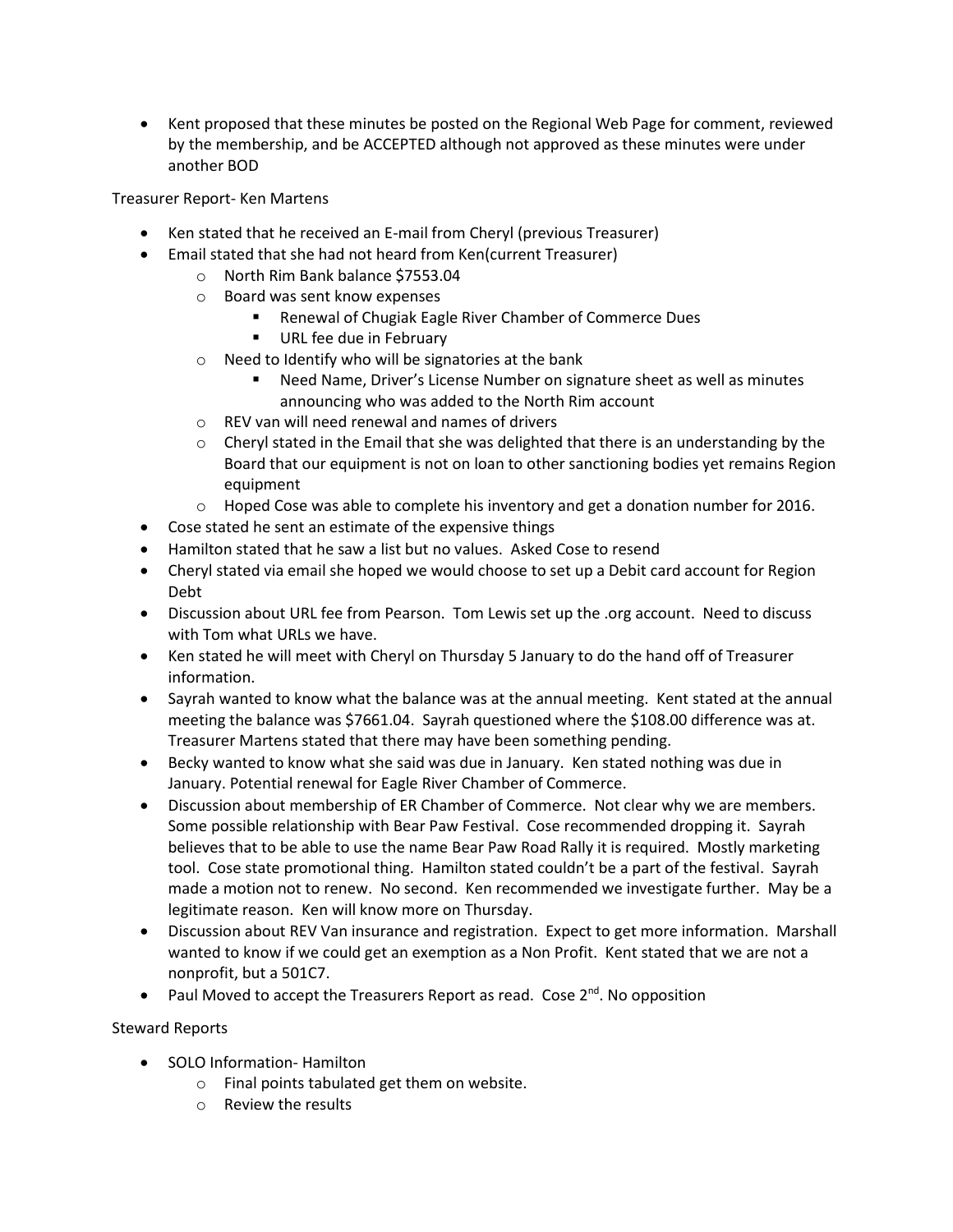• No other reports

## New Business

- Appointment of Assistant RE- Hamilton
	- o Hamilton reviewed rational on Paul stepping down as trustee and becoming ARE to allow Fairbanks a Trustee Position (Oliver Madsen second in voting at election).
	- o Hamilton asked for recommendations.
	- o Cose asked if there was any other interest. None noted
	- o Objections from Fairbanks members to becoming ARE were associated with inventory of equipment.
	- o Pearson asked to open up to members present for nominations
	- o Ken asked Paul if he had time he said yes to the dress
	- $\circ$  Becky stated that she thought it was important to have someone from Fairbanks on the Board
	- $\circ$  Marshall asked if there had been consideration to add a trustee position for Fairbanks. Kent stated would require a change to the Bylaws and would be considered. Kent eluded to the possibility of creating Trustee Positions based on population centers so if you have more than 10 members in a geographical area you are represented by 1 Trustee from that area.
	- o Cose asked if Paul was interested in the position
	- o Paul stated to ensure representation of Fairbanks he would step down as Trustee and accept the nomination as Assistant RE.
	- o Pearson presented Paul to the Board for a Vote.
	- o Vote 5 in favor, 1 abstain(Carter)
	- o Paul Carter Appointed Assistant RE by the Board of Directors
- Appointment of Vacant Trustee Position- Hamilton
	- o Ken wanted to know if Oliver wanted to be trustee
	- o Pearson opened up nominations to GM no other nominees
	- o Sayrah called Oliver
	- o Board of Directors asks if Oliver would accept and he did.
	- o Pearson presents Oliver Madsen for Trustee for BOD Vote
	- o Vote 6 in favor no opposition
	- o Oliver Madsen Appointed Trustee by the Board of Directors
- Creation of Rally Cross Steward and Public Relations appointed positions- Hamilton
	- o Pearson makes motion to create these two positions
	- o Board of Directors unanimously approves positions
- Appointment of Membership Chairperson- Hamilton
	- o Terrance nominates Becky Pearson to Membership Chairperson
	- o Hamilton asks Becky will accept the nomination, she does
	- o Pearson requests to open up the position to the GM for nomination prior to BOD vote none heard
	- o Chad moves to appoint Becky Membership Chairperson Paul Second
	- o No discussion
	- o Board Votes 6 in favor no objections
	- o Becky Pearson Appointed Membership Chairperson for 2017 by the Board of Directors
- Appointment of SOLO Steward- Hamilton
	- o Hamilton requested nominations for SOLO Steward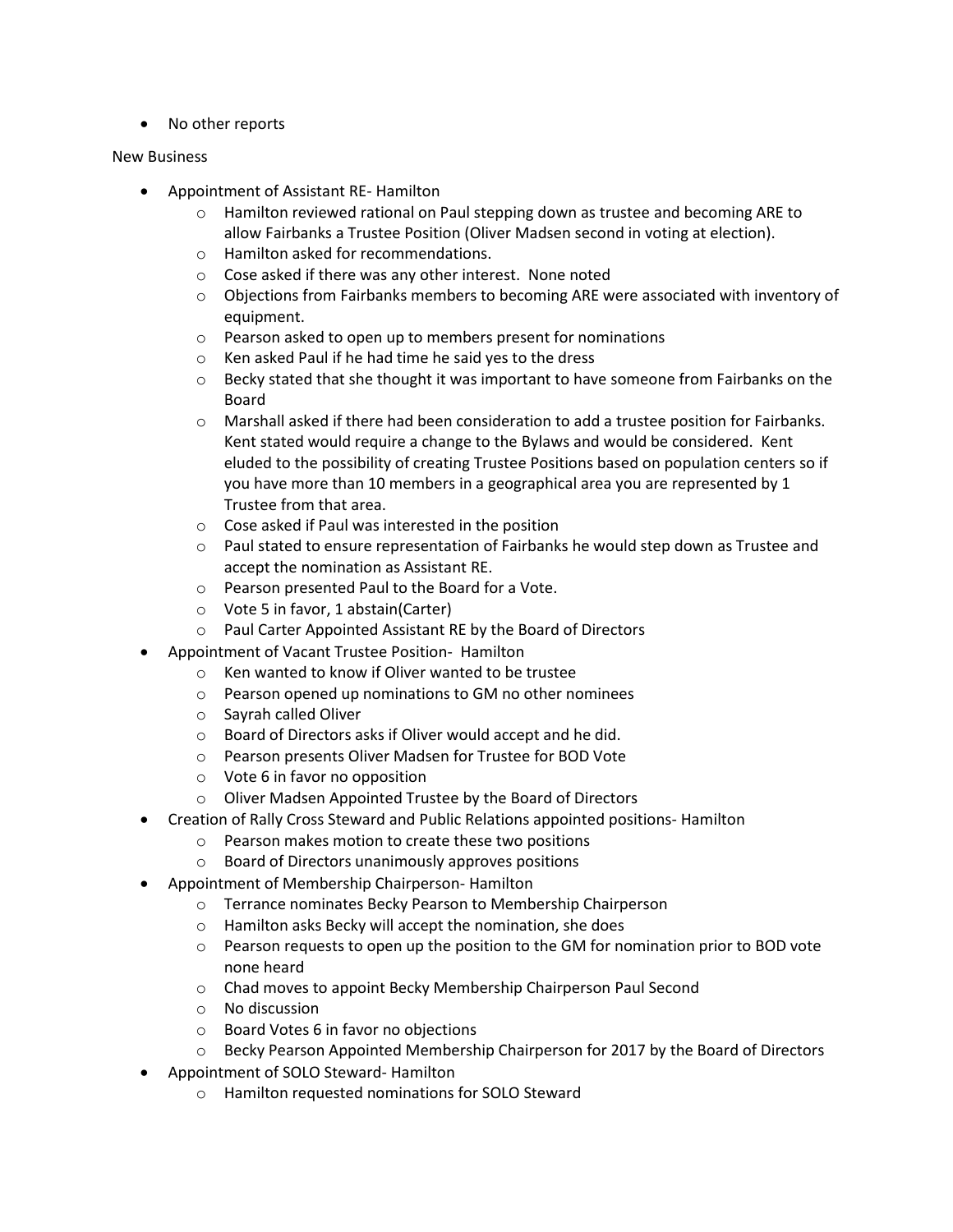- o Sayrah self-nominated
- $\circ$  Paul discussed logic that some positions require certifications that are not really needed to administer the program. For instance SOLO Safety Steward License to administer SOLO program, Road Rally Steward to administer Road Rally program. Paul recommended the BOD waive requirements for licensing as in the previous precedent of the 2016 SOLO Steward Corey Munk being appointed SOLO Steward but was not a SOLO Safety Steward.
- $\circ$  Paul made a motion to the BOD to suspend the requirement to have Safety Steward License for program positions for 2017(Cose  $2^{nd}$ )
- o No discussion
- o Unanimous Board approval for waiving requirement for all positions
- $\circ$  Sayrah retracts nomination and nominated John Buckley for SOLO Steward(Kent 2<sup>nd</sup>)
- o Paul asks if John is willing, he says yes to the dress
- $\circ$  Paul channeling Sayrah nominated John Buckley as SOLO Steward to the BOD(Kent 2<sup>nd</sup>)
- o No discussion
- o Vote 6 in favor no objections
- o John Buckley Appointed SOLO Steward for 2017 by the Board of Directors
- Appointment of RallyCross Steward Hamilton
	- o Floor opened for nominations for RallyCross Steward
	- o Marshall Carter self-nominated
	- o Carter asks if any other interest none heard
	- o Cose nominates Marshall Carter for RallyCross Steward (Carter 2<sup>nd</sup>)
	- o No Discussion
	- o Vote 6 in favor, no objections
	- o Marshall Carter Appointed RallyCross Steward for 2017 by the Board of Directors
- Appointment of Road Rally Steward Hamilton
	- o Floor opened for nomination for Road Rally Steward
	- $\circ$  Ken asked if there was any interest in anyone participating in events. Sayrah said there were 7 cars entered in the last Rally. Ken thought that was a low number. Marshall thought that members would participate. Pearson discussed the level of difficulty for beginners to make it easier for beginners.
	- $\circ$  Pearson discussed that there should be some region oversite of the USRRC as the BOD is responsible and how we manage the USRRC.
	- $\circ$  Cose asked is we have an agreement with Rally Productions to put on the 2017 USRRC and is there anything that precludes us from letting it flow the way that it currently is.
	- o Hamilton said Rally Productions is handling everything for the USRRC, the only thing the Region is providing is the sanctioning.
	- $\circ$  Pearson believes that if our Region is tied to it in any way shape or form that we should have oversite.
	- o Carter states that ByLaws say shall appoint so we are required to appoint.
	- o Sayrah self nominates for Road Rally Steward
	- $\circ$  Paul moves to appoint Sayrah Mitchell Road Rally Steward for 2017 (Ken 2<sup>nd</sup>)
	- o RPM is only handling USRRC
	- o Thank you Sayrah
	- o Vote 6 in favor, no objections
	- o Sayrah Mitchell Appointed Road Rally Steward for 2017 by the Board of Directors
- Appointment of Public Relations Chairperson Hamilton
	- o Pearson nominates Tom Lewis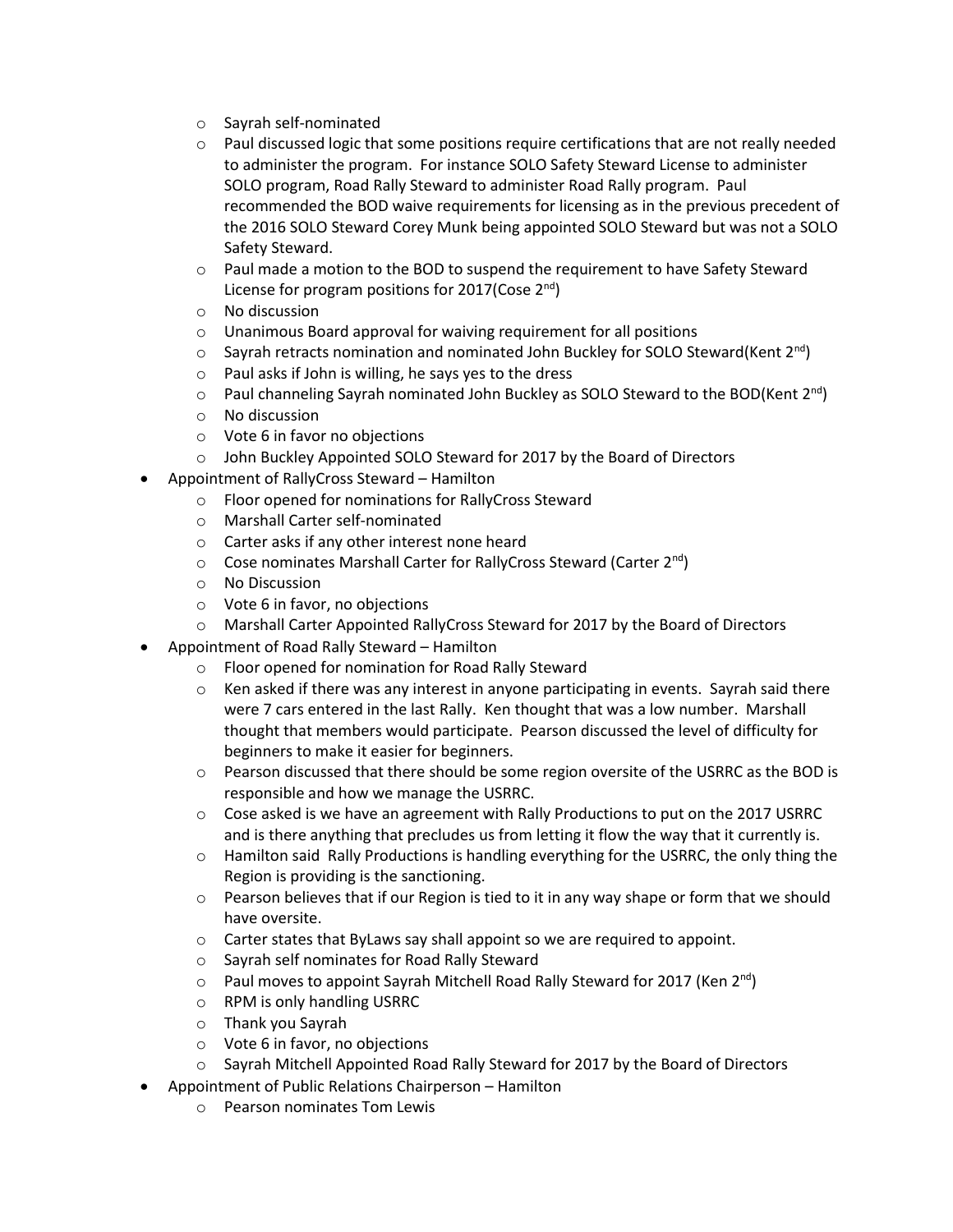- o Floor nominations open none heard
- $\circ$  Ken wanted to know if there was a job description it was discussed that the description for the position is in the proposed ByLaws.
- $\circ$  Ken also stated that in the new ByLaws we should say may appoint instead of must or shall appoint
- o Pearson read the job description
- o Paul asked is that what Tom wants to do
- o Sayrah believes that Tom wants the positon as described
- o Pearson asked for other nominations
- o Sayrah happy with how we are working together
- $\circ$  Cose noted that this position will roll into the new position once new ByLaws approved
- $\circ$  Terrance makes motion to Board that Tom be appointed (Chad 2<sup>nd</sup>)
- o No Discussion
- o Vote 6 in favor, no objections
- o Tom Lewis appointed Public Relations Chairperson for 2017 by the Board of Directors
- Appointment of Historian and Archivist Hamilton
	- o Ken nominates Terrance for both Historian and Archivist
	- o Pearson is speechless
	- o Pearson was asking for discussion none
	- o Paul read the job descriptions of both.
	- $\circ$  Pearson stated he was willing and that he had reached out to National Office to recover any history that they may have on the Region.
	- $\circ$  Ken makes motion (Chad 2<sup>nd</sup>)
	- o No Discussion
	- o Vote 5 in favor, 1 Abstain(Pearson)
	- $\circ$  Terrance Pearson appointed Regional Historian and Regional Archivist for 2017 by the Board of Directors
- Appointment of Activities Chairperson Hamilton
	- o Ken asked what the job description of the Activities Chairperson
	- o Hamilton explained organizing non-competition events
	- o Pearson nominates Sharon Carter
	- $\circ$  Hamilton asked if she had renewed. Pearson noted that on the current role Sharon Carter is a current member
	- $\circ$  Pearson motion to Board for Sharon Carter to be Activities Chairperson(Ken 2<sup>nd</sup>)
	- o No discussion
	- o Vote 5 in favor 1 abstain(Paul)
	- o Sharon Carter appointed Regional Activities Chairperson for 2017 by the Board of Directors.
- New Post Office Box
	- $\circ$  Hamilton stated that if we want to have our own address we either need to get a PO Box or a member needs to volunteer their home address. Stated a whole lot easier if we got our own PO Box
	- $\circ$  Martens noted it would probably be cheaper to get a member volunteer but it would have to change every year, it would not be consistent.
	- $\circ$  Sayrah contended it would be consistent if the member had a house. Becky countered that checking the mail would be difficult for more than one person.
	- $\circ$  Pearson stated that he had checked on the price and availability of a PO.Box at the PO on Ingra. Boxes are available and cost \$200.00 annually.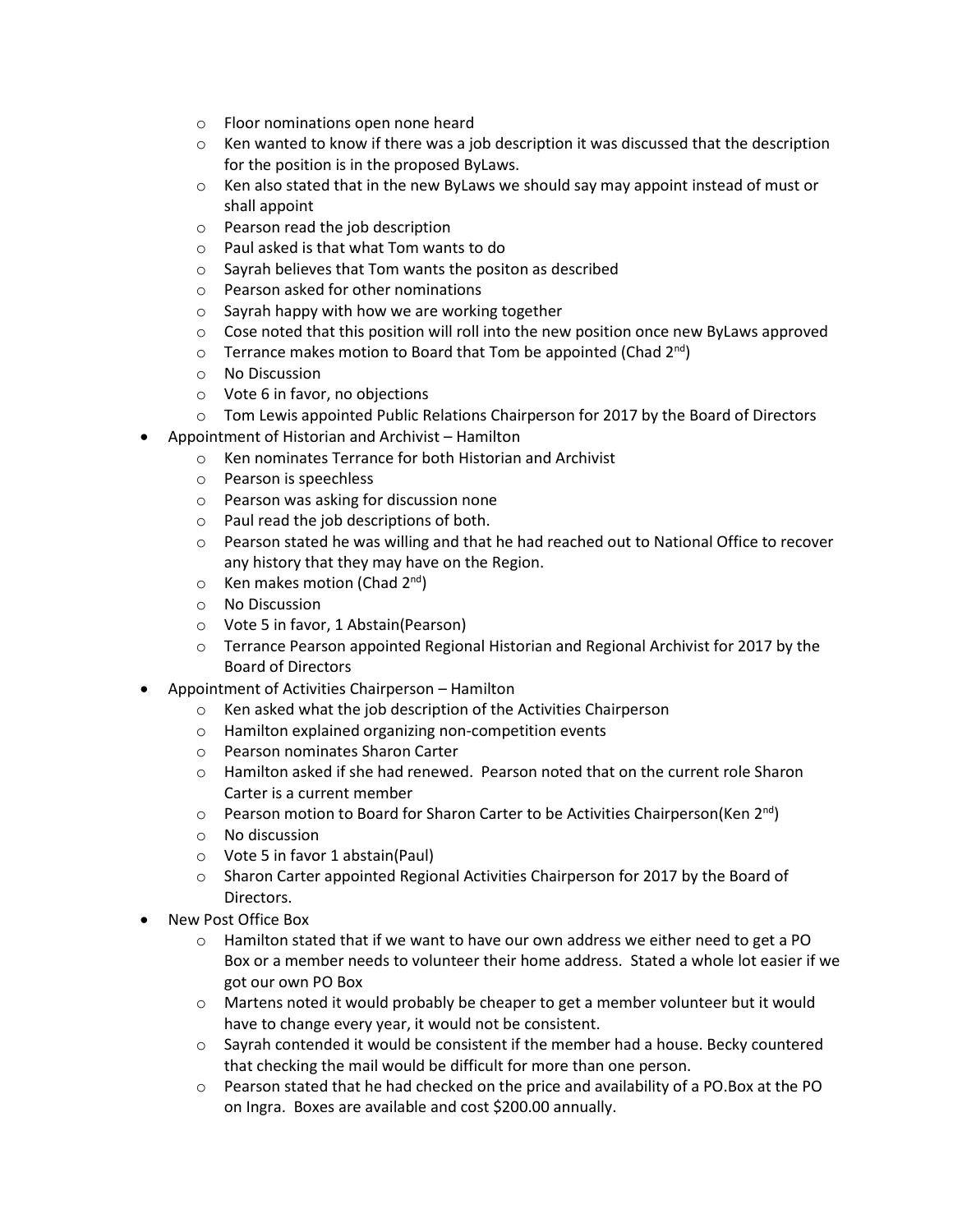- $\circ$  Cose stated for what its worth, you can put up a second mail box at your house and call it B and have mail for another addressee can be delivered.
- o Pearson stated PO box is best if we do not have a physical office.
- o Pearson questioned who's physical address is on the PO. Box
- o Pearson believes the Registered agent for the State Of Alaska and PO Box should be the same.
- $\circ$  Kent disclosed that he could be the Registered Agent as well as the PO. Box holder, but he is already the RA for Alaska Sports Car Club and didn't want there to be a conflict of interest.
- $\circ$  Sayrah made the motion that the Secretary be the Registered Agent with the State of Alaska and the PO. Box. No second
- $\circ$  Sayrah recommends the Box be at midtown location. Terrance contends that the location on Ingra is a better location for the Secretary.
- o Sayrah question any advantages on zip code
- $\circ$  Ken wants to know how forwarding will occur without forwarding Bill and Cheryl's mail.
- $\circ$  Sayrah restates her motion that the Secretary (Terrance Pearson be listed as the name on the Physical address for the PO. Box, furthermore, the Secretary, Regional Executive, and the Assistant Regional Executive have access to the P.O. Box, and that Terrance Pearson be reimbursed for the cost so setting up the P.O. Box (Cose  $2^{nd}$ )
- o No discussion
- o No opposition carried unanimously by the body present.
- Registered Agent with the State of Alaska- Hamilton
	- $\circ$  Sayrah makes motion that the Secretary be listed as the Registered Agent with the State of Alaska. (Ken 2<sup>nd</sup>)
	- o No discussion
	- $\circ$  Motion carries unopposed unanimously by the General Membership body present
- Signers on North Rim Account- Hamilton
	- $\circ$  Sayrah makes motion that the Treasurer, Ken Martens, RE, Kent Hamilton, Assistant RE, Paul Carter, and Trustee Chad Barnes be listed as signers on the North Rim Bank Account for the Arctic Alaska Region of the SCCA. (Terrance  $2^{nd}$ )
	- o No discussion
	- $\circ$  No opposition, carried unanimously by the General Membership body present
- Discussion led by Martens on requirements for bookkeeping.

Old Business

- ByLaws-Hamilton
	- o Hamilton haven't done anything in the past couple of months.
	- o Next step gather up all comments received and send to the bylaws committee
	- o Comment period has been going on for 6 months
	- o Committee continues Sayrah, Davin, Becky, Paul, Board of Directors
	- o When review complete first week of Feb mid-week evening at Kent's office
	- o Decide what changes to incorporate
	- o Call a General Membership meeting
	- $\circ$  Up or down majority rules vote by General Membership after reading the Bylaws.
	- o Nationals have been notified of the current revision
- Fairbanks Region/Chapter Discussion- Hamilton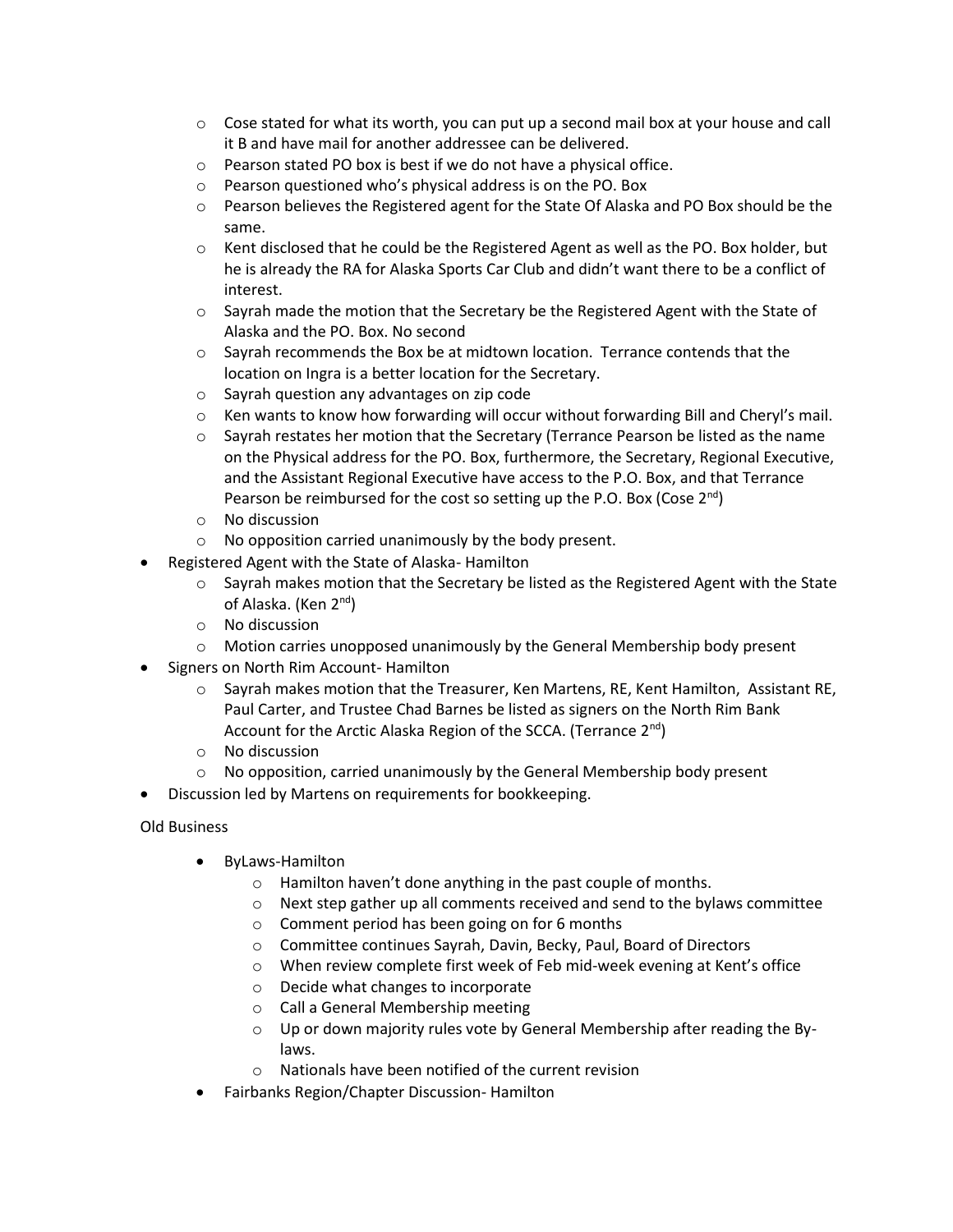- o Hamilton stated only heard discussion a couple of times. The idea was brought up at Fairbanks during the general membership meeting at the last SOLO event and was a surprise to him.
- o Hamilton stated that they do not have the support for a Region, and barely enough for a Chapter.
- o Hamilton has not heard any other updates
- o Sayrah proposes to wait to discuss when we have Fairbanks members present to discuss
- o Hamilton tabled discussion until next meeting
- $\circ$  Chad asked if there would be a meeting in Fairbanks and Hamilton confirmed yes
- 2017 Budget- Hamilton
	- o Hamilton asked if we have any known expenses we need to authorize?
	- o Martens stated no known current.
	- o Martens stated that there were possible future expenditures in maintenance of the REV Van.
	- o Paul motion to table the budget until next meeting after Martens has meeting with Cheryl
	- o Budget Tabled
- Google Groups discussion- Carter
	- o Carter asks who controls google groups, email forwarding etc. and how do we get control and when are we going to get it.
	- o Hamilton stated that as far as he knew Google Groups is controlled by Cheryl.
	- o Pearson asked if we are going to use Google Groups
	- o Hamilton recommended it continue
	- o How do we get access to Motorsport Reg account? How does Motorsport Reg percentages work? Some discussion about continuing.
	- $\circ$  Becky wants to know if Chery is the only one with access. Cose says he has limited access.
	- o Cose said he will list what he can do.
	- o Kent will e-mail Cheryl to get access to Google Groups and Motorsport Reg and the URL.com.
	- o Pearson recommends Public Relations Chair research the URLs

## Strategic and Future Discussion

- REV Van-Martens
	- o Kent states that the REV Van needs maintenance
	- o Pearson asks why we need a vehicle that requires high dollar overhead, maintenance on an engine, registration as a vehicle, insurance, when a trailer would be much less.
	- o Sayrah stated that the reason is because we have it.
	- o Cose stated that the REV van for Timing and Scoring is not ideal
	- o Martens stated to move to a trailer we would have to sell the REV van first to buy a trailer which will probably cost more than what we sell the van for. We then will have to have someone with a truck will have to move it.
	- o Paul states wait till we get information from Cheryl on insurance
	- o Cose stated that the REV van is not reliable